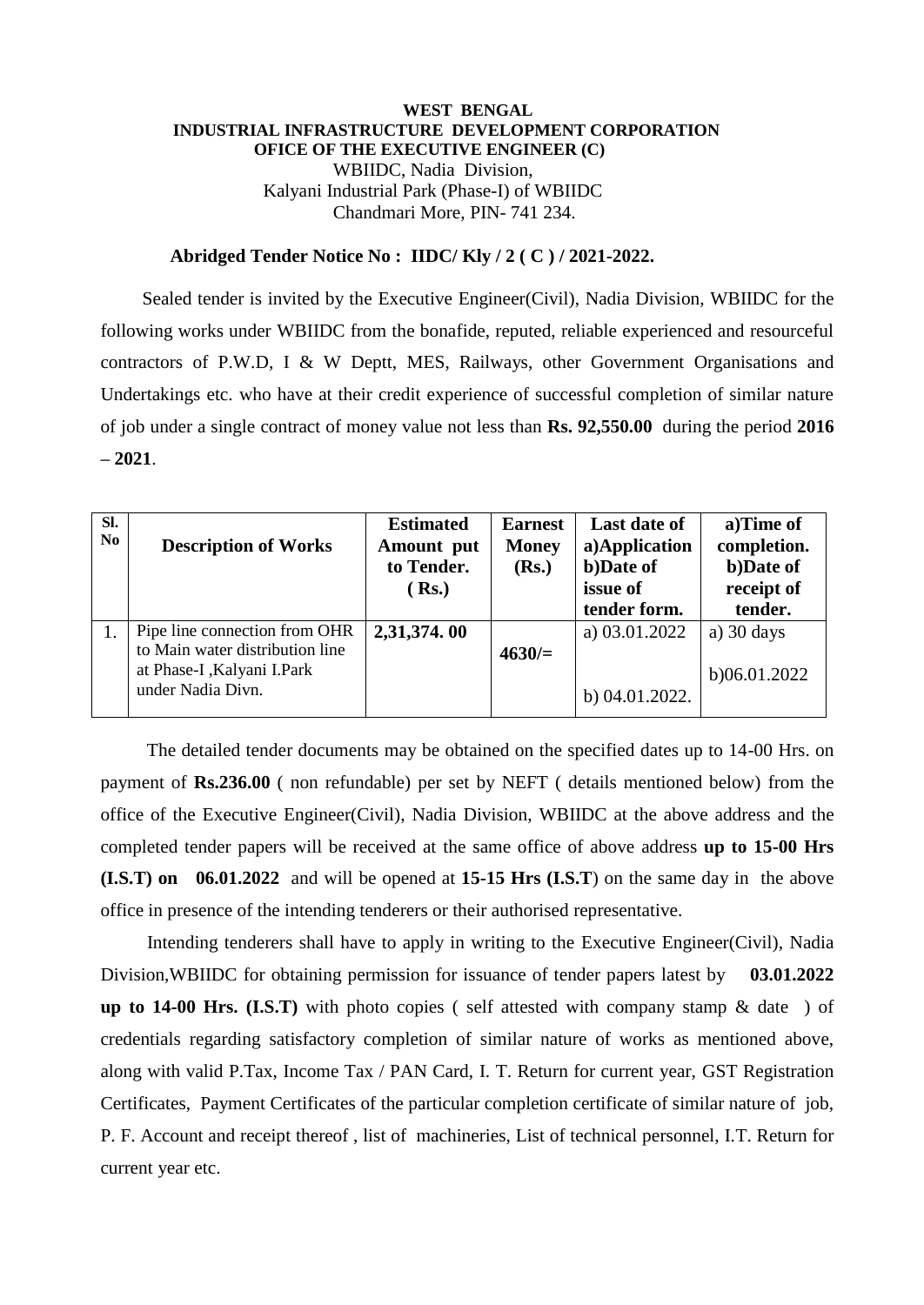All the photocopies will be verified from originals by the this office at the time of receiving the application before last date of submission of application. Application submitted without verification from original will be treated as cancel and the applicant will not be entertained for the participation in the tender..

The Cost of **Tender Paper** and **Earnest Money** should be submitted through **NEFT at HDFC Bank, Salt Lake City Branch, Branch Code : 0277, Account No. 50100399351868 , IFC : HDFC0000277** in favors of **"WEST BENGAL INDUSTRIAL INFRASTRUCTURE DEVELOPMENT CORPORATION"**

1% Labour Welfare Cess and Security Deposit @ 1% will be recovered from the progressive bills to cover 3% of work value as per Govt. Rules and Regulation .

Last date of sale of tender paper **04.01.2022 up to 14-00 Hrs. (I.S.T).**

The undersigned reserves the right to reject / accept the tender in whole or part thereof without assigning any reason whatsoever.

If any date as mentioned above happens to be holiday, the next working day will be considered as the stipulated date.

> OSD & Ex-Officio Executive Engineer(Civil), WBIIDC ,Nadia Division